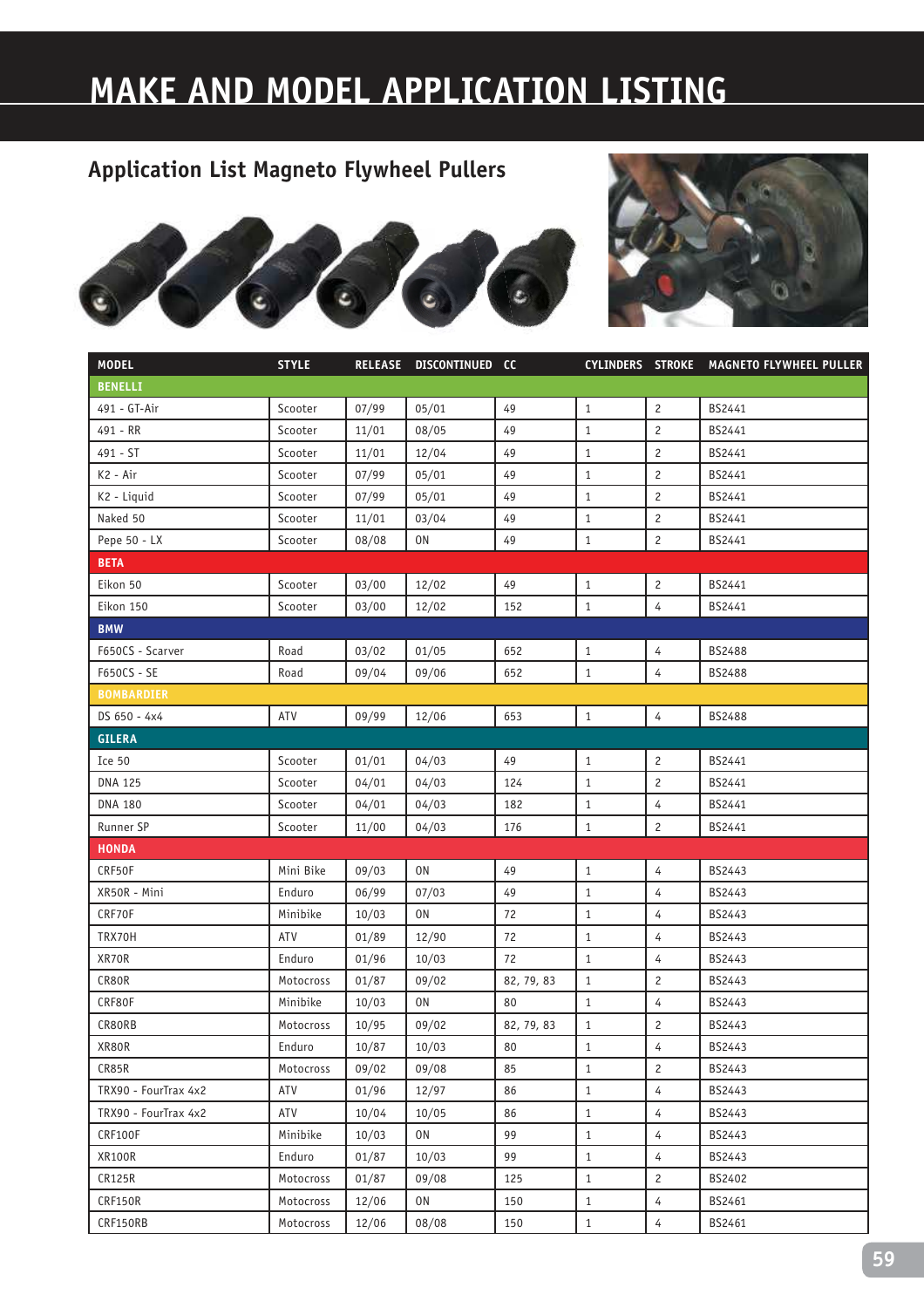| <b>MODEL</b>                      | <b>STYLE</b> |       | RELEASE DISCONTINUED CC |     |                |                | CYLINDERS STROKE MAGNETO FLYWHEEL PULLER |
|-----------------------------------|--------------|-------|-------------------------|-----|----------------|----------------|------------------------------------------|
| <b>HONDA CONT.</b>                |              |       |                         |     |                |                |                                          |
| CRF150RB                          | Motocross    | 09/08 | 0N                      | 150 | $\mathbf{1}$   | 4              | BS2461                                   |
| <b>NSR150 - SP</b>                | Sports       | 08/01 | 08/03                   | 149 | $\mathbf{1}$   | $\overline{c}$ | BS2468                                   |
| <b>XR200R</b>                     | Enduro       | 12/89 | 01/03                   | 195 | $\mathbf{1}$   | $\overline{4}$ | BS2404 OR BS2401                         |
| CRF230F                           | Enduro       | 11/02 | 10/05                   | 223 | $\mathbf{1}$   | 4              | BS2402                                   |
| CB250                             | Road         | 04/92 | 03/06                   | 233 | $\overline{c}$ | $\overline{4}$ | BS2402                                   |
| CRF250R                           | Motocross    | 01/04 | 0 <sub>N</sub>          | 249 | $\mathbf{1}$   | $\overline{4}$ | BS2461                                   |
| CRF250R - LTD ED                  | Motocross    | 11/07 | 08/08                   | 249 | $\mathbf{1}$   | 4              | BS2461                                   |
| <b>CRF250X</b>                    | Enduro       | 07/04 | 02/09                   | 249 | $\mathbf{1}$   | $\overline{4}$ | BS2461                                   |
| TRX250 - FourTrax 4x2             | <b>ATV</b>   | 06/97 | 01/01                   | 229 | $\mathbf{1}$   | $\overline{4}$ | BS2443                                   |
| TRX250 - FourTrax 4x2             | ATV          | 02/01 | 06/02                   | 229 | $\mathbf{1}$   | $\overline{4}$ | BS2443                                   |
| TRX250 - FourTrax TM 4x2          | ATV          | 07/02 | 07/04                   | 229 | $\mathbf{1}$   | $\overline{4}$ | BS2443                                   |
| TRX250 - FourTrax TM 4x2          | ATV          | 08/04 | 10/05                   | 229 | $\mathbf{1}$   | 4              | BS2443                                   |
| <b>VTR250</b>                     | Road         | 03/99 | 0N                      | 249 | V <sub>2</sub> | $\overline{4}$ | <b>BS2424</b>                            |
| XL250                             | Trail        | 06/95 | 12/99                   | 249 | $\mathbf{1}$   | $\overline{4}$ | BS2404                                   |
| <b>XR250L</b>                     | Trail        | 10/01 | 03/05                   | 249 | $\mathbf{1}$   | 4              | BS2404                                   |
| <b>XR250R</b>                     | Enduro       | 01/87 | 01/92                   | 249 | $\mathbf{1}$   | 4              | BS2405 OR BS2477                         |
| XR250R                            | Enduro       | 01/92 | 09/05                   | 249 | $\mathbf{1}$   | $\overline{4}$ | BS2405 OR BS2477                         |
| TRX350 - Fourtrax FE 4x4          | ATV          | 02/00 | 01/05                   | 329 | $\mathbf{1}$   | 4              | BS2468                                   |
| TRX350 - Fourtrax FM 4x4          | ATV          | 02/00 | 07/04                   | 329 | $\mathbf{1}$   | $\overline{4}$ | BS2468                                   |
| TRX350 - Fourtrax FM 4x4          | ATV          | 08/04 | 07/05                   | 329 | $\mathbf{1}$   | $\overline{4}$ | <b>BS2468</b>                            |
| TRX350 - Fourtrax FM 4x4          | ATV          | 05/05 | 09/08                   | 329 | $\mathbf{1}$   | 4              | BS2468                                   |
| TRX350 - Fourtrax TE 4x2          | ATV          | 03/00 | 07/04                   | 329 | $\mathbf{1}$   | 4              | BS2468                                   |
| TRX350 - Fourtrax TE 4x2          | ATV          | 08/04 | 07/05                   | 329 | $\mathbf{1}$   | 4              | <b>BS2468</b>                            |
| TRX350 - Fourtrax TE 4x2          | ATV          | 08/05 | 09/08                   | 329 | $\mathbf{1}$   | 4              | BS2468                                   |
| TRX350 - Fourtrax TM 4x2          | ATV          | 03/00 | 10/05                   | 329 | $\mathbf{1}$   | $\overline{4}$ | BS2468                                   |
| TRX400 - Fourtrax EX 4x2          | ATV          | 02/99 | 12/03                   | 397 | $\mathbf{1}$   | $\overline{4}$ | BS2487                                   |
| TRX400EX - Sportrax 400           | ATV          | 01/04 | 12/04                   | 397 | $\mathbf{1}$   | $\overline{4}$ | BS2424                                   |
| TRX400EX - Sportrax 400           | <b>ATV</b>   | 01/05 | 10/05                   | 397 | $\mathbf{1}$   | $\overline{4}$ | <b>BS2424</b>                            |
| <b>XR400R</b>                     | Enduro       | 01/96 | 03/08                   | 397 | $\mathbf{1}$   | 4              | BS2404 OR BS2424                         |
| CRF450R                           | Motocross    | 11/01 | 08/08                   | 449 | $1\,$          | 4              | BS2461                                   |
| CRF450R - LTD ED                  | Motocross    | 11/07 | 08/08                   | 449 | $\mathbf{1}$   | 4              | BS2461                                   |
| CRF450X                           | Enduro       | 03/05 | 01/06                   | 449 | $\mathbf{1}$   | $\overline{4}$ | BS2484                                   |
| TRX450R - Sportrax 450            | ATV          | 11/04 | 09/08                   | 450 | $\,1\,$        | $\overline{4}$ | BS2468                                   |
| TRX450ER - Sportrax               | ATV          | 05/09 | 0N                      | 450 | $\mathbf{1}$   | 4              | BS2468                                   |
| CR500R                            | Motocross    | 01/87 | 05/03                   | 491 | $\mathbf{1}$   | $\mathbf{2}$   | BS2443                                   |
| TRX500FA - Fourtrax Foreman       | ATV          | 11/05 | 09/08                   | 499 | $\mathbf{1}$   | $\overline{4}$ | BS2487                                   |
| TRX500FE - Fourtrax<br>Foreman ES | ATV          | 11/05 | 09/08                   | 499 | $\mathbf{1}$   | 4              | BS2487                                   |
| TRX500FM - Fourtrax Foreman S     | ATV          | 11/05 | 09/08                   | 499 | $1\,$          | $\overline{4}$ | BS2487                                   |
| TRX500FPE - 4x4                   | ATV          | 11/08 | 0N                      | 475 | $\mathbf{1}$   | $\overline{4}$ | BS2487                                   |
| TRX500TM - Fourtrax Foreman       | ATV          | 11/05 | 09/08                   | 475 | $\mathbf{1}$   | 4              | BS2487                                   |
| CBR600F                           | Sports       | 01/87 | 03/01                   | 598 | 4              | $\overline{4}$ | BS2424                                   |
| XL600R                            | Trail        | 01/87 | 12/87                   | 589 | $\mathbf{1}$   | $\overline{4}$ | BS2402 OR BS2405 OR wBS2477              |
| XR600R                            | Enduro       | 01/87 | 06/00                   | 591 | $\mathbf{1}$   | $\overline{4}$ | BS2477                                   |
| VT600C - Shadow                   | Cruiser      | 03/94 | 03/00                   | 583 | V <sub>2</sub> | 4              | BS2477                                   |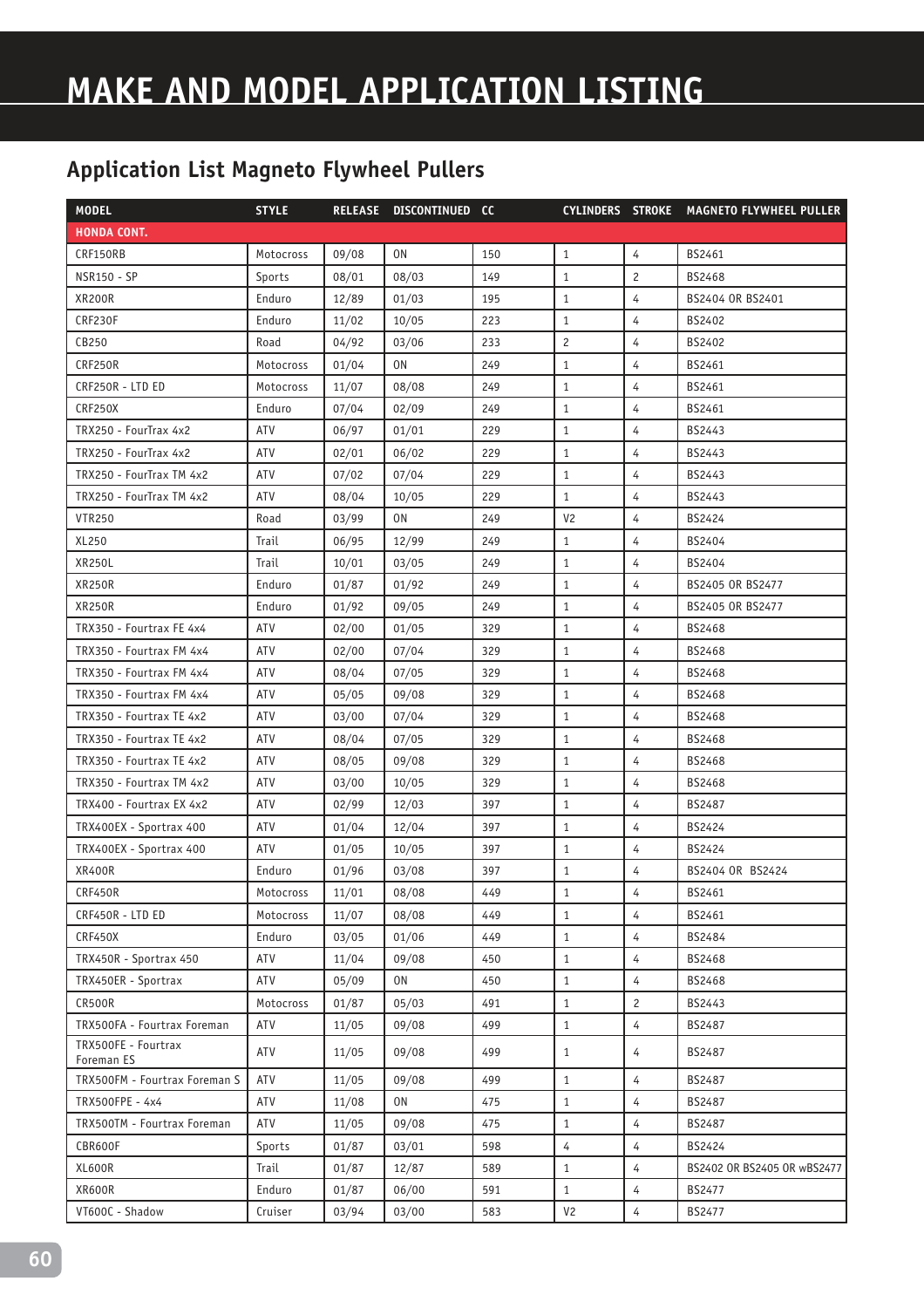

| <b>MODEL</b>         | <b>STYLE</b>       |       | RELEASE DISCONTINUED CC |                       |                |                | CYLINDERS STROKE MAGNETO FLYWHEEL PULLER |
|----------------------|--------------------|-------|-------------------------|-----------------------|----------------|----------------|------------------------------------------|
| <b>HONDA CONT.</b>   |                    |       |                         |                       |                |                |                                          |
| NT650V - Deauville   | Road               | 03/03 | 05/06                   | 647                   | V <sub>2</sub> | 4              | <b>BS2477</b>                            |
| NX650 - Dominator    | <b>Dual Sports</b> | 01/88 | 06/00                   | 644                   | $\mathbf{1}$   | 4              | <b>BS2477</b>                            |
| XL650V - Transalp    | Dual Sports        | 03/03 | 05/08                   | 647                   | V <sub>2</sub> | $\overline{4}$ | BS2405                                   |
| XL650L               | Trail              | 11/01 | 03/06                   | 644                   | $\mathbf{1}$   | 4              | BS2405                                   |
| <b>XR650R</b>        | Enduro             | 03/00 | 09/04                   | 649                   | $\mathbf{1}$   | 4              | BS2405                                   |
| <b>XR650R</b>        | Enduro             | 10/04 | 10/06                   | 649                   | $\mathbf{1}$   | $\overline{4}$ | BS2404                                   |
| CB750F2              | Road               | 02/92 | 02/99                   | 747                   | $\overline{4}$ | 4              | BS2404                                   |
| VF750C - Custom      | Cruiser            | 10/95 | 05/99                   | 748                   | V <sub>4</sub> | 4              | BS2477                                   |
| <b>VF750S</b>        | Cruiser            | 07/10 | 0N                      | 745                   | V <sub>2</sub> | $\overline{4}$ | BS2405                                   |
| VFR750F              | Road               | 01/87 | 11/97                   | 748                   | V <sub>4</sub> | 4              | <b>BS2477</b>                            |
| VT750C - Shadow      | Cruiser            | 05/97 | 0N                      | 745                   | V <sub>2</sub> | $\overline{4}$ | <b>BS2477</b>                            |
| VT750C2 - Shadow     | Cruiser            | 05/97 | 10/00                   | 745                   | V <sub>2</sub> | 4              | <b>BS2477</b>                            |
| CBR900RR - Fireblade | Sports             | 05/92 | 04/04                   | 893, 918,<br>929, 954 | 4              | 4              | <b>BS2424</b>                            |
| VF1000F - Firestorm  | Sports             | 01/97 | 03/04                   | 996                   | V <sub>2</sub> | $\overline{4}$ | BS2405                                   |
| VT1100C - Shadow     | Cruiser            | 03/94 | 05/97                   | 1099                  | V <sub>2</sub> | $\overline{4}$ | BS2424                                   |
| <b>HUSABERG</b>      |                    |       |                         |                       |                |                |                                          |
| FE390                | Enduro             | 07/09 | 0N                      | 393                   | $\mathbf{1}$   | 4              | BS2462                                   |
| FC400                | Motocross          | 01/97 | 03/00                   | 399                   | $\mathbf{1}$   | 4              | BS2479                                   |
| <b>FC400E</b>        | Enduro             | 01/97 | 08/03                   | 399                   | $\mathbf{1}$   | $\overline{4}$ | BS2479                                   |
| FE400 - Enforcer 4x2 | <b>ATV</b>         | 09/98 | 10/00                   | 399                   | $\mathbf{1}$   | 4              | BS2479                                   |
| FX450                | Enduro             | 07/09 | 0N                      | 449                   | $\mathbf{1}$   | 4              | BS2462                                   |
| FC501                | Motocross          | 01/97 | 08/00                   | 501                   | $\mathbf{1}$   | $\overline{4}$ | BS2479                                   |
| <b>FE501E</b>        | Enduro             | 01/97 | 08/03                   | 501                   | $\mathbf{1}$   | 4              | BS2479                                   |
| FE501 - Enforcer 4x2 | ATV                | 09/98 | 10/00                   | 501                   | 1              | 4              | BS2479                                   |
| FE570                | Enduro             | 07/09 | 0N                      | 565                   | $\mathbf{1}$   | $\overline{4}$ | BS2462                                   |
| FC600                | Motocross          | 01/97 | 08/00                   | 600                   | $\mathbf{1}$   | 4              | <b>BS2479</b>                            |
| <b>FE600E</b>        | Enduro             | 01/97 | 08/00                   | 595                   | $\mathbf{1}$   | 4              | BS2479                                   |
| EF600 - Enforcer 4x2 | ATV                | 09/98 | 10/00                   | 595                   | $\mathbf{1}$   | 4              | <b>BS2479</b>                            |
| FE650e               | Enduro             | 09/00 | 08/04                   | 644                   | $\mathbf{1}$   | 4              | BS2462                                   |
| FE650e               | Enduro             | 09/04 | 10/07                   | 628                   | $\mathbf{1}$   | 4              | BS2462                                   |
| FE650e               | Enduro             | 11/07 | 06/09                   | 628                   | $\mathbf{1}$   | $\overline{4}$ | BS2462                                   |
| <b>HUSQVARNA</b>     |                    |       |                         |                       |                |                |                                          |
| 125CR - CR125        | Motocross          | 01/98 | 10/10                   | 125                   | $\mathbf{1}$   | 2              | BS2443                                   |
| 250CR - CR250        | Motocross          | 01/99 | 03/05                   | 249                   | $\mathbf{1}$   | $\mathbf{2}$   | BS2443                                   |
| 250TC - TC250        | Motocross          | 12/01 | 10/09                   | 250                   | $\mathbf{1}$   | $\overline{4}$ | BS2462                                   |
| 250TE - TE250        | Enduro             | 12/01 | 11/07                   | 249, 250              | $\mathbf{1}$   | $\overline{4}$ | BS2462                                   |
| 250WMX - Cagiva      | Motocross          | 01/88 | 12/89                   | 249                   | $\mathbf{1}$   | $\mathbf{2}$   | BS2471                                   |
| 450SMR               | Supermotard        | 11/03 | 10/10                   | 449                   | $\mathbf{1}$   | $\overline{4}$ | BS2471                                   |
| 450TC - TC450        | Motocross          | 12/01 | 10/10                   | 449                   | $\mathbf{1}$   | $\overline{4}$ | BS2462                                   |
| 450TE - TE450        | Enduro             | 12/01 | 11/07                   | 449                   | $\mathbf{1}$   | $\overline{4}$ | BS2462                                   |
| 510SMR               | Supermotard        | 11/04 | 10/10                   | 501                   | $\mathbf{1}$   | 4              | BS2462                                   |
| 510TC                | Motocross          | 11/04 | 10/07                   | 501                   | $\mathbf{1}$   | $\overline{4}$ | BS2462                                   |
| 510TE                | Enduro             | 01/87 | 11/90                   | 501                   | $\mathbf{1}$   | $\overline{4}$ | BS2471                                   |
| 510TE                | Enduro             | 06/04 | 11/07                   | 501                   | $\mathbf{1}$   | 4              | BS2462                                   |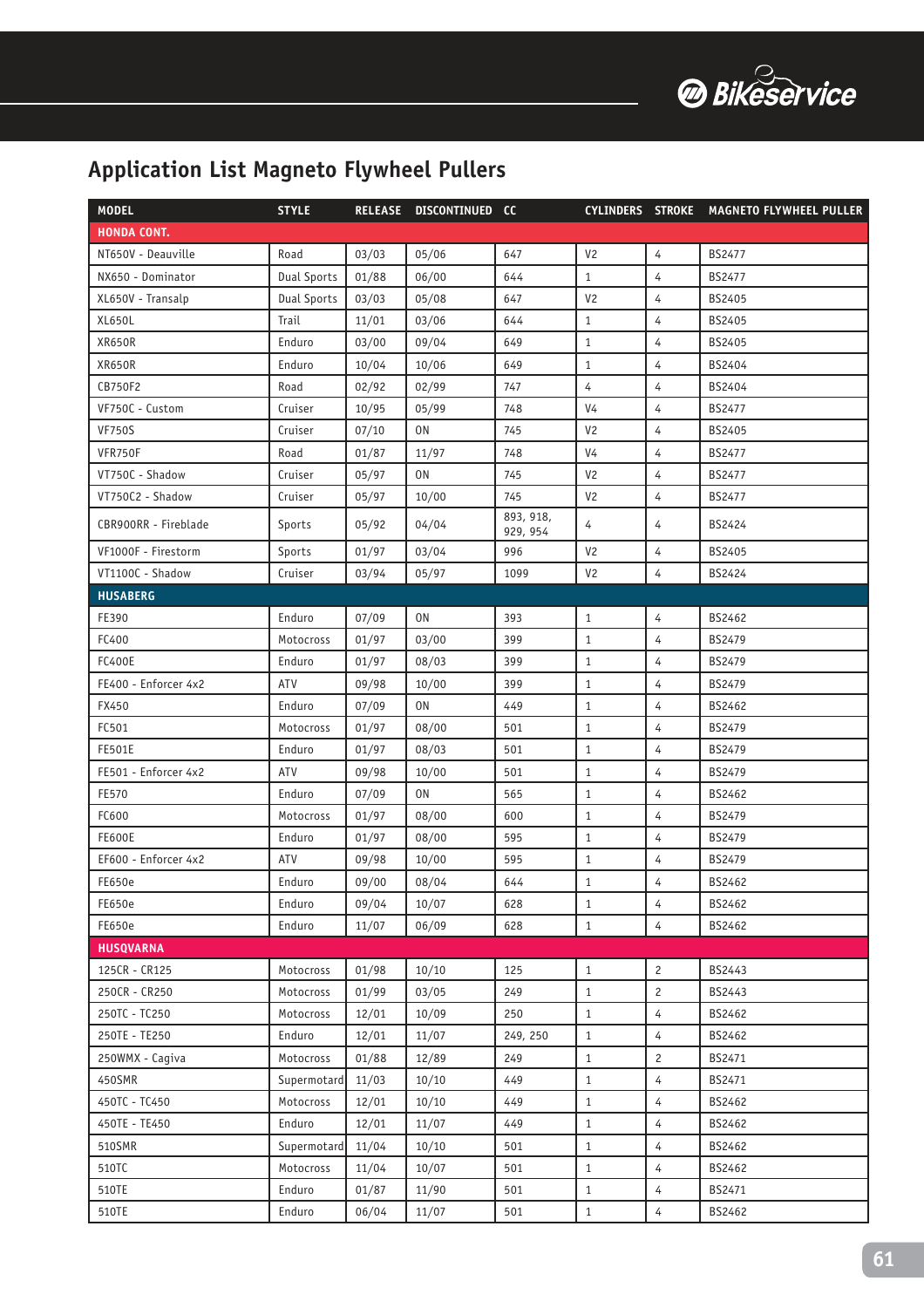| <b>MODEL</b>            | <b>STYLE</b>       |       | RELEASE DISCONTINUED CC |          |                |                       | CYLINDERS STROKE MAGNETO FLYWHEEL PULLER |
|-------------------------|--------------------|-------|-------------------------|----------|----------------|-----------------------|------------------------------------------|
| <b>ITALJET</b>          |                    |       |                         |          |                |                       |                                          |
| Dragster 50             | Scooter            | 01/02 | 06/03                   | 49       | $\mathbf{1}$   | $\overline{c}$        | BS2441                                   |
| Dragster 180            | Scooter            | 01/00 | 06/03                   | 176      | $\mathbf{1}$   | $\overline{c}$        | BS2441                                   |
| <b>KAWASAKI</b>         |                    |       |                         |          |                |                       |                                          |
| KDX50                   | Minibike           | 09/02 | 06/06                   | 50       | $\mathbf{1}$   | $\overline{c}$        | BS2443                                   |
| KX60                    | Motocross          | 01/87 | 11/04                   | 60       | $\mathbf{1}$   | $\overline{c}$        | BS2443                                   |
| KX65                    | Motocross          | 07/00 | 0N                      | 65       | $\mathbf{1}$   | $\overline{c}$        | BS2443                                   |
| <b>KD80</b>             | Trail              | 01/87 | 12/90                   | 79       | $\mathbf{1}$   | $\overline{c}$        | BS2443                                   |
| <b>KX80</b>             | Motocross          | 01/87 | 09/00                   | 79       | $\mathbf{1}$   | $\overline{c}$        | BS2443                                   |
| <b>KX85</b>             | Motocross          | 09/00 | 0N                      | 85       | $\mathbf{1}$   | $\overline{c}$        | BS2443                                   |
| KX85-II                 | Motocross          | 09/00 | 10/05                   | 85       | $\mathbf{1}$   | $\overline{c}$        | BS2443                                   |
| KE100                   | Trail              | 01/87 | 12/88                   | 99       | $\mathbf{1}$   | $\overline{c}$        | BS2443                                   |
| KE100                   | Agricultural       | 05/94 | 06/02                   | 99       | $\mathbf{1}$   | $\overline{c}$        | BS2443                                   |
| KV100                   | Agricultural       | 01/87 | 12/89                   | 99       | $\mathbf{1}$   | $\overline{c}$        | BS2443                                   |
| KX100                   | Motocross          | 09/89 | 05/05                   | 99       | $\mathbf{1}$   | $\overline{c}$        | BS2443                                   |
| KLX110                  | Enduro             | 02/02 | 0N                      | 111      | $\mathbf{1}$   | 4                     | BS2484                                   |
| KX125                   | Motocross          | 01/87 | 06/09                   | 124      | $\mathbf{1}$   | $\mathbf{2}^{\prime}$ | BS2443                                   |
| <b>KDX200</b>           | Enduro             | 01/89 | 12/91                   | 198      | $\mathbf{1}$   | $\overline{c}$        | BS2443                                   |
| KDX200R                 | Enduro             | 01/87 | 01/04                   | 198      | $\mathbf{1}$   | $\overline{c}$        | BS2443                                   |
| KLF220 - W/horse 4x2    | ATV                | 01/89 | 05/01                   | 215      | $\mathbf{1}$   | $\overline{4}$        | BS2469                                   |
| <b>KDX250</b>           | Trail              | 01/91 | 08/92                   | 249      | $\mathbf{1}$   | $\overline{c}$        | BS2443                                   |
| KDX250                  | Enduro             | 08/93 | 12/96                   | 249      | $\mathbf{1}$   | $\overline{c}$        | BS2443                                   |
| KDX250E                 | Enduro             | 01/91 | 12/92                   | 249      | $\mathbf{1}$   | $\overline{c}$        | BS2443                                   |
| KDX250E - SR            | <b>Dual Sports</b> | 09/91 | 05/95                   | 249      | $\mathbf{1}$   | $\overline{c}$        | BS2443                                   |
| KL250 - Super Sherpa    | Trail              | 04/99 | 06/10                   | 249      | $\mathbf{1}$   | $\overline{4}$        | BS2403                                   |
| KLF250 - Workhorse      | ATV                | 09/02 | ON                      | 228      | $1\,$          | $\overline{4}$        | BS2469                                   |
| <b>KLR250</b>           | Trail              | 01/87 | 05/95                   | 249      | $\mathbf{1}$   | 4                     | <b>BS2477</b>                            |
| <b>KLR250</b>           | Trail              | 06/95 | 10/05                   | 249      | $\mathbf{1}$   | 4                     | BS2404 OR BS2405                         |
| <b>KLX250</b>           | Enduro             | 08/93 | 09/99                   | 249      | $1\,$          | $\overline{4}$        | BS2475                                   |
| KX250                   | Motocross          | 01/87 | 10/06                   | 249      | $\mathbf{1}$   | $\overline{c}$        | BS2443                                   |
| <b>KX250F</b>           | Motocross          | 09/03 | 07/10                   | 249      | $\,1\,$        | 4                     | BS2461                                   |
| KX250F - Monster Energy | Motocross          | 10/08 | 07/10                   | 249      | $\mathbf{1}$   | $\overline{4}$        | BS2461                                   |
| KLF300 - W/horse 4x2    | ATV                | 01/89 | 0N                      | 290      | $\mathbf{1}$   | $\overline{4}$        | BS2469                                   |
| KLF300 - 4x4            | ATV                | 01/89 | 06/98                   | 290      | $\mathbf{1}$   | 4                     | BS2469                                   |
| KLX300R                 | Enduro             | 01/96 | 01/04                   | 292      | $\mathbf{1}$   | $\overline{4}$        | BS2404                                   |
| KLX400R                 | Enduro             | 10/02 | 10/05                   | 398      | $\mathbf{1}$   | 4                     | BS2488                                   |
| KFX450R                 | ATV                | 03/08 | 0N                      | 449      | $\mathbf{1}$   | 4                     | BS2484                                   |
| KLX450R                 | Enduro             | 07/07 | 0N                      | 449      | $\mathbf{1}$   | $\overline{4}$        | BS2484                                   |
| <b>KX450F</b>           | Motocross          | 11/05 | 12/08                   | 449      | $\mathbf{1}$   | $\overline{4}$        | BS2461                                   |
| <b>KX450F</b>           | Motocross          | 01/09 | 07/09                   | 449      | $\,1\,$        | $\overline{4}$        | BS2484                                   |
| KX500                   | Motocross          | 01/87 | 05/05                   | 499      | $\mathbf{1}$   | $\mathbf{2}$          | BS2443                                   |
| ZX-6R - ZX600 Ninja     | Sports             | 02/95 | 06/10                   | 599, 636 | $\overline{4}$ | $\overline{4}$        | BS2468                                   |
| ZZ-R600 - ZX600         | Road               | 10/03 | 09/07                   | 599      | $\overline{4}$ | $\overline{4}$        | BS2468                                   |
| KLR650 - Tengai         | <b>Dual Sports</b> | 01/87 | 11/93                   | 651      | $\mathbf{1}$   | $\overline{4}$        | BS2477                                   |
| KLR650 - Tengai         | <b>Dual Sports</b> | 12/93 | 01/03                   | 651      | $\mathbf{1}$   | $\overline{4}$        | BS2475                                   |
| KLR650 - KL650          | <b>Dual Sports</b> | 10/03 | 0N                      | 651      | $\mathbf{1}$   | 4                     | BS2475                                   |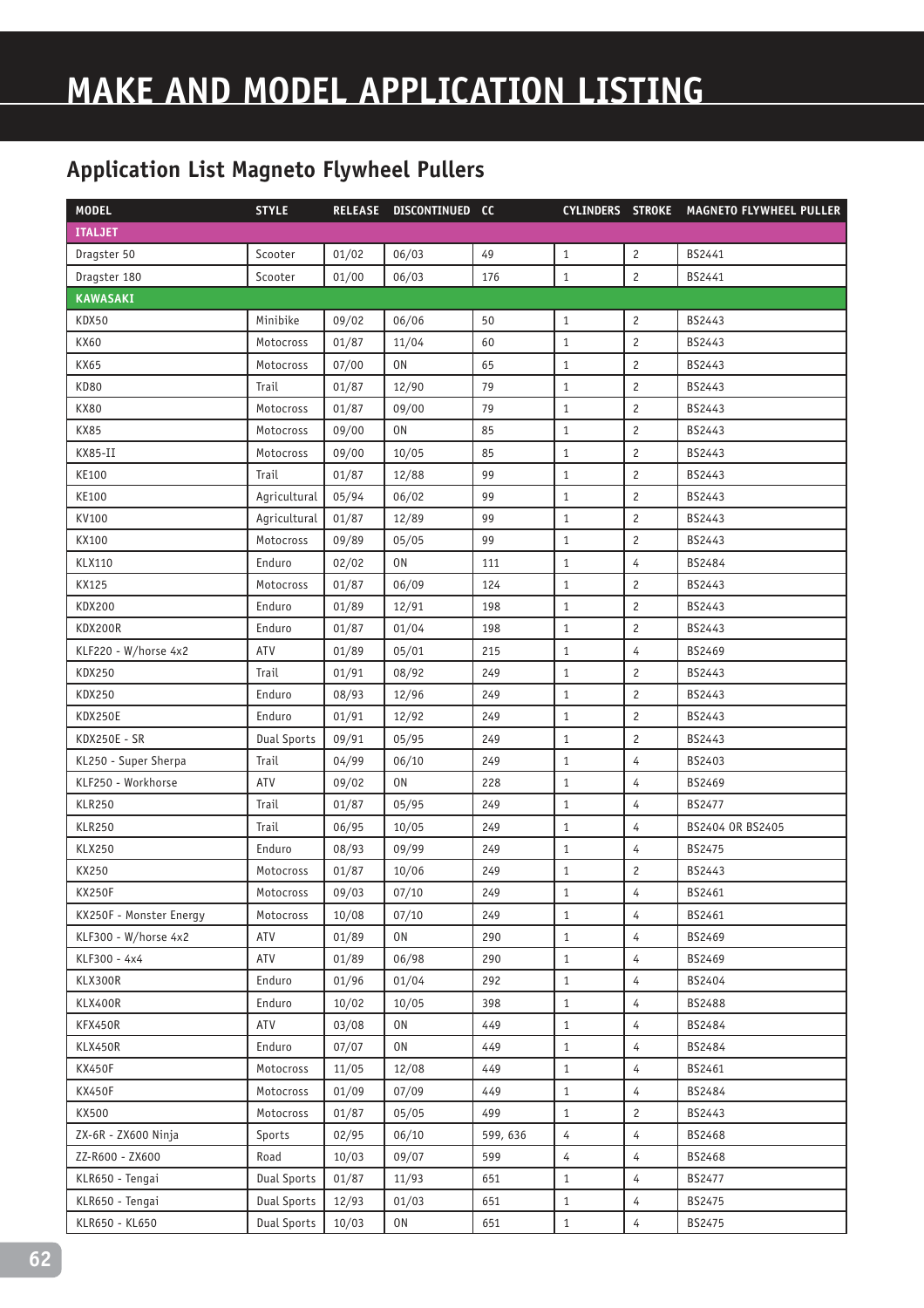

| <b>MODEL</b>               | <b>STYLE</b> |       | RELEASE DISCONTINUED CC |               |                |                       | CYLINDERS STROKE MAGNETO FLYWHEEL PULLER |
|----------------------------|--------------|-------|-------------------------|---------------|----------------|-----------------------|------------------------------------------|
| <b>KAWASAKI CONT.</b>      |              |       |                         |               |                |                       |                                          |
| ZX-7R - Ninja              | Sports       | 01/96 | 05/03                   | 748           | 4              | 4                     | BS2403                                   |
| ZX-9R - Ninja              | Sports       | 02/94 | 06/04                   | 899           | 4              | 4                     | BS2488                                   |
| GPZ1100 - ZX1100           | Road         | 02/95 | 08/97                   | 1052          | $\overline{4}$ | 4                     | BS2403                                   |
| ZX-12R - ZX1200 Ninja      | Sports       | 06/00 | 06/10                   | 1199          | $\overline{4}$ | $\overline{4}$        | BS2488                                   |
| <b>KTM</b>                 |              |       |                         |               |                |                       |                                          |
| 50 Mini - Adventure        | Minibike     | 09/02 | 08/09                   | 49            | $\mathbf{1}$   | $\overline{c}$        | BS2441                                   |
| 50 Mini - Adventure Senior | Minibike     | 04/07 | 09/07                   | 49            | $\mathbf{1}$   | $\overline{2}$        | BS2441                                   |
| 50 SX                      | Minibike     | 08/05 | 09/07                   | 49            | $\mathbf{1}$   | $\overline{c}$        | BS2441                                   |
| 50 SX - Mini               | Minibike     | 10/07 | 10/10                   | 49            | $\mathbf{1}$   | $\overline{c}$        | BS2441                                   |
| 50 SX - Pro Senior LC      | Minibike     | 09/02 | 08/04                   | 49            | $\mathbf{1}$   | $\overline{c}$        | BS2441                                   |
| 50 SX - Pro Senior LC      | Minibike     | 09/04 | 07/05                   | 49            | $\mathbf{1}$   | $\overline{c}$        | BS2441                                   |
| 50SX - Mini SX             | Minibike     | 12/93 | 09/02                   | 50            | 1              | $\overline{c}$        | BS2441                                   |
| 65 SX                      | Minibike     | 09/00 | 0N                      | 64            | $\mathbf{1}$   | $\mathbf{2}^{\prime}$ | BS2443                                   |
| 85 SX - 14/17              | Minibike     | 04/07 | 0N                      | 85            | $\mathbf{1}$   | $\overline{c}$        | BS2443                                   |
| 85 SX - 16/19              | Minibike     | 04/07 | 0N                      | 85            | $\mathbf{1}$   | $\overline{c}$        | BS2443                                   |
| 125 SX                     | Motocross    | 01/87 | 0N                      | 124           | $\mathbf{1}$   | $\overline{c}$        | BS2443                                   |
| 125GS & 125EXC             | Enduro       | 01/87 | 09/01                   | 124           | $\mathbf{1}$   | $\overline{c}$        | BS2443                                   |
| 150 SX                     | Motocross    | 01/09 | 0N                      | 144           | $\mathbf{1}$   | $\overline{c}$        | BS2443                                   |
| 200 EXC                    | Enduro       | 09/98 | 0N                      | 193           | $\mathbf{1}$   | $\overline{c}$        | BS2443                                   |
| 200 SX                     | Motocross    | 11/03 | 12/03                   | 193           | $\mathbf{1}$   | $\overline{c}$        | BS2443                                   |
| 250GS & 250EXC             | Enduro       | 09/00 | 07/05                   | 249           | $\mathbf{1}$   | $\overline{c}$        | BS2443                                   |
| 250 EXC - Racing           | Enduro       | 09/02 | 01/09                   | 250           | $\mathbf{1}$   | 4                     | BS2462                                   |
| 250 SX                     | Motocross    | 01/87 | 07/05                   | 247, 249      | $\mathbf{1}$   | $\overline{c}$        | BS2443                                   |
| 250 SX-F                   | Motocross    | 08/05 | 09/09                   | 250           | 1              | 4                     | BS2462                                   |
| 300 EXC                    | Enduro       | 01/90 | 07/05                   | 280, 293, 297 | $\mathbf{1}$   | $\overline{c}$        | BS2443                                   |
| 380 EXC                    | Enduro       | 09/98 | 09/02                   | 368           | $\mathbf{1}$   | $\overline{c}$        | BS2443                                   |
| 380 SX                     | Motocross    | 09/98 | 08/00                   | 368           | $\mathbf{1}$   | $\overline{c}$        | BS2443                                   |
| 400 EXC                    | Enduro       | 02/00 | 0N                      | 393, 398      | $\mathbf{1}$   | 4                     | BS2462                                   |
| 400 EXC                    | Enduro       | 11/10 | 0N                      | 393           | $\mathbf{1}$   | 4                     | BS2462                                   |
| 400 SX                     | Motocross    | 06/00 | 09/02                   | 398           | $\mathbf{1}$   | 4                     | BS2462                                   |
| 450 EXC                    | Enduro       | 09/02 | 0N                      | 448, 449      | $\mathbf{1}$   | 4                     | BS2462                                   |
| 450 EXC - Racing           | Enduro       | 08/05 | 09/07                   | 449           | $\mathbf{1}$   | $\overline{4}$        | BS2462                                   |
| 450 EXC-R                  | Enduro       | 10/07 | 10/10                   | 449           | $\mathbf{1}$   | $\overline{4}$        | BS2462                                   |
| 450 SX                     | Motocross    | 09/02 | 07/05                   | 449           | $\mathbf{1}$   | 4                     | BS2462                                   |
| 450 SX                     | ATV          | 01/09 | 0N                      | 449           | $\mathbf{1}$   | 4                     | BS2462                                   |
| 450 SX - Racing            | Motocross    | 08/05 | 0N                      | 449           | $\mathbf{1}$   | 4                     | BS2462                                   |
| 450 SX-F                   | Motocross    | 01/09 | 0N                      | 449           | $\mathbf{1}$   | 4                     | BS2462                                   |
| 450 XC                     | ATV          | 01/09 | 0N                      | 448           | $\mathbf{1}$   | $\overline{4}$        | BS2462                                   |
| 505 SX-F                   | Motocross    | 04/07 | 01/09                   | 477           | $\mathbf{1}$   | 4                     | BS2462                                   |
| 505 XC-F                   | Motocross    | 01/09 | 10/10                   | 477           | $\mathbf{1}$   | 4                     | BS2462                                   |
| 520 EXC                    | Enduro       | 01/00 | 09/02                   | 510           | $\mathbf{1}$   | 4                     | BS2462                                   |
| 520 SX                     | Motocross    | 01/00 | 09/02                   | 510           | $\mathbf{1}$   | 4                     | BS2462                                   |
| 525 EXC - Racing           | Enduro       | 08/05 | 09/07                   | 510           | $\mathbf{1}$   | $\overline{4}$        | BS2462                                   |
| 525 EXC                    | Enduro       | 09/02 | 07/05                   | 510           | $\mathbf{1}$   | $\overline{4}$        | BS2462                                   |
| 525 SX                     | Motocross    | 09/02 | 08/04                   | 510           | $\mathbf{1}$   | $\overline{4}$        | BS2462                                   |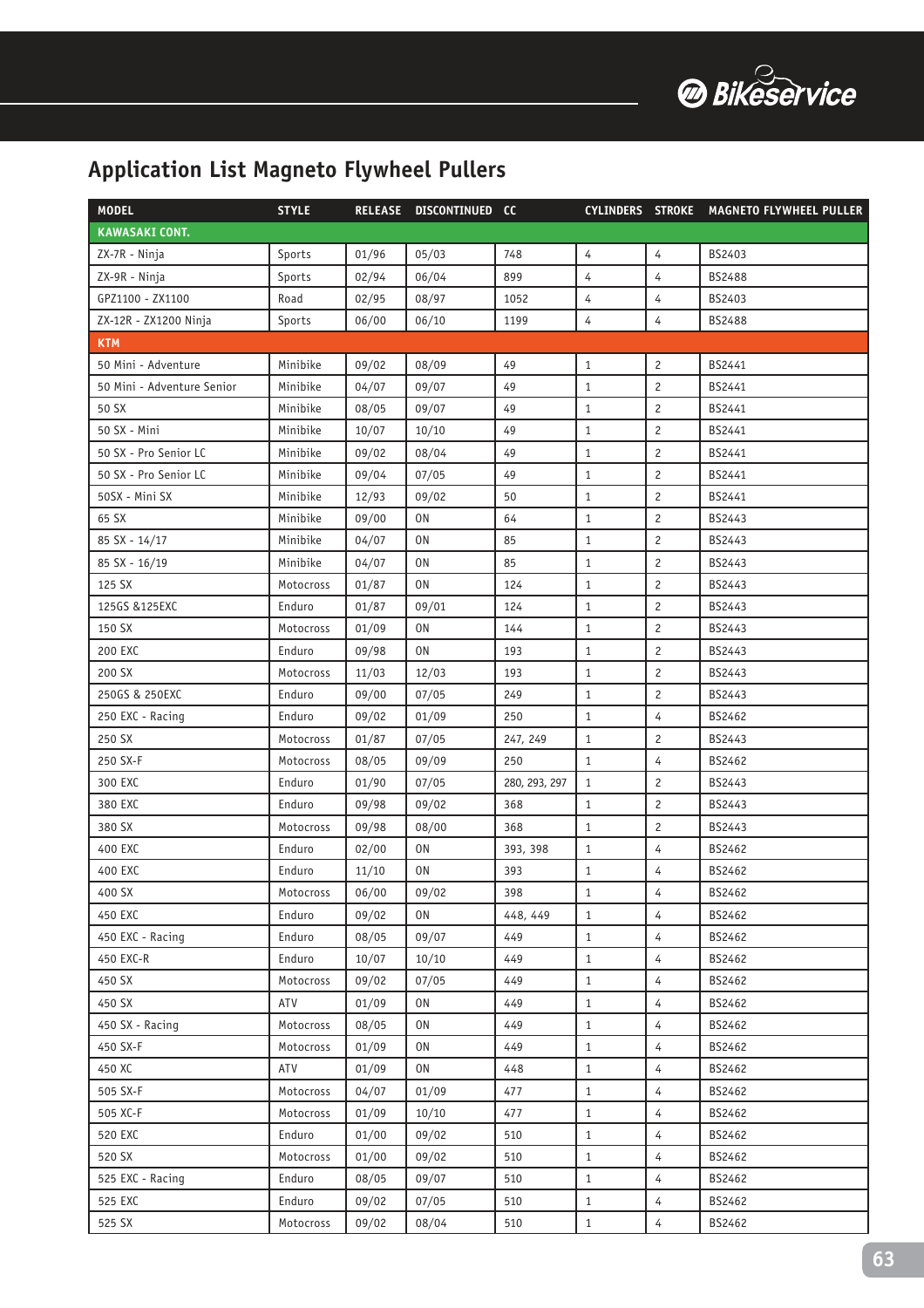| <b>MODEL</b>                      | <b>STYLE</b> |       | RELEASE DISCONTINUED CC |     |              |                | CYLINDERS STROKE MAGNETO FLYWHEEL PULLER |
|-----------------------------------|--------------|-------|-------------------------|-----|--------------|----------------|------------------------------------------|
| <b>KTM CONT.</b>                  |              |       |                         |     |              |                |                                          |
| 525 XC                            | ATV          | 01/09 | 10/10                   | 510 | $\mathbf{1}$ | 4              | BS2462                                   |
| 530 EXC                           | Enduro       | 11/10 | 0N                      | 510 | $\mathbf{1}$ | $\overline{4}$ | BS2462                                   |
| 530 EXC-R                         | Enduro       | 10/07 | 10/10                   | 510 | $\mathbf{1}$ | 4              | BS2462                                   |
| 620 SX                            | Motocross    | 01/96 | 12/98                   | 609 | $\mathbf{1}$ | 4              | BS2462                                   |
| <b>SUZUKI</b>                     |              |       |                         |     |              |                |                                          |
| JR50                              | Minibike     | 01/91 | 12/09                   | 49  | $\mathbf{1}$ | $\overline{c}$ | BS2443                                   |
| LT-A50 - Quad Master              | <b>ATV</b>   | 10/01 | 11/04                   | 50  | $\mathbf{1}$ | $\overline{c}$ | BS2443                                   |
| <b>RM65</b>                       | Motocross    | 10/02 | 08/04                   | 64  | $\mathbf{1}$ | $\overline{c}$ | BS2443                                   |
| DS80 - Mini                       | Minibike     | 01/87 | 12/00                   | 79  | $\mathbf{1}$ | $\overline{c}$ | BS2443                                   |
| <b>JR80</b>                       | Minibike     | 11/00 | 11/04                   | 79  | $\mathbf{1}$ | $\overline{c}$ | BS2443                                   |
| LT80 - Quad Sport 4x2             | ATV          | 01/90 | 06/07                   | 83  | 1            | $\overline{c}$ | BS2494                                   |
| <b>RM80</b>                       | Motocross    | 01/87 | 01/02                   | 79  | $\mathbf{1}$ | $\overline{c}$ | BS2443                                   |
| <b>DR100</b>                      | Enduro       | 01/89 | 12/90                   | 99  | $\mathbf{1}$ | $\overline{4}$ | BS2443                                   |
| RM100                             | Motocross    | 07/02 | 08/03                   | 99  | $\mathbf{1}$ | $\overline{c}$ | BS2443                                   |
| DR-Z110                           | Enduro       | 09/02 | 05/04                   | 111 | $\mathbf{1}$ | $\overline{4}$ | BS2484                                   |
| RM125                             | Motocross    | 01/87 | 0N                      | 125 | 1            | $\overline{c}$ | BS2443                                   |
| LT-F160 - Quad runner             | ATV          | 01/89 | <b>ON</b>               | 158 | $\mathbf{1}$ | $\overline{4}$ | BS2465                                   |
| <b>DR200</b>                      | Enduro       | 01/88 | 06/93                   | 199 | $\mathbf{1}$ | 4              | BS2443                                   |
| DR200SE                           | Trail        | 01/95 | 06/00                   | 199 | $\mathbf{1}$ | 4              | BS2465                                   |
| DR200SE - Trojan                  | Agricultural | 01/02 | 0 <sub>N</sub>          | 199 | $\mathbf{1}$ | 4              | BS2465                                   |
| DR250                             | Trail        | 01/87 | 12/92                   | 249 | $\mathbf{1}$ | 4              | BS2469                                   |
| DR250                             | Enduro       | 01/87 | 12/87                   | 249 | $\mathbf{1}$ | $\overline{4}$ | BS2469                                   |
| <b>DR250S</b>                     | Trail        | 01/90 | 08/95                   | 249 | $\mathbf{1}$ | 4              | BS2469                                   |
| DR-Z250                           | Enduro       | 05/01 | 0N                      | 249 | $\mathbf{1}$ | $\overline{4}$ | <b>BS2488</b>                            |
| LT-F250 - Ozark 4x4               | ATV          | 03/02 | 01/03                   | 246 | $\mathbf{1}$ | 4              | BS2465                                   |
| LT-F250 - Ozark 4x4               | ATV          | 01/03 | 0N                      | 246 | $\mathbf{1}$ | 4              | BS2488                                   |
| LT-F250 - Quad Runner             | ATV          | 01/89 | 02/02                   | 246 | $\mathbf{1}$ | $\overline{4}$ | BS2465                                   |
| LT-Z250 - Quad Sport              | ATV          | 04/03 | 03/06                   | 246 | $\mathbf{1}$ | $\overline{4}$ | BS2488 OR BS2494                         |
| RM250                             | Motocross    | 01/87 | 07/08                   | 249 | $\mathbf{1}$ | $\mathbf{2}$   | BS2443                                   |
| <b>RMX250</b>                     | Enduro       | 01/87 | 07/97                   | 249 | $\mathbf{1}$ | $\overline{c}$ | BS2443                                   |
| RM-Z250                           | Motocross    | 09/03 | 0N                      | 249 | $\mathbf{1}$ | $\overline{4}$ | BS2461                                   |
| <b>TS250X</b>                     | Trail        | 01/87 | 12/90                   | 249 | $1\,$        | $\mathbf{2}$   | BS2465                                   |
| LT-F300 - King Quad 4x4           | ATV          | 06/99 | 08/11                   | 280 | $1\,$        | $\overline{4}$ | BS2469                                   |
| LT-F300F - King Quad 4x4          | ATV          | 06/98 | 06/11                   | 280 | $\mathbf{1}$ | $\overline{4}$ | <b>BS2488</b>                            |
| DR350                             | Enduro       | 01/92 | 06/00                   | 349 | $1\,$        | 4              | BS2469                                   |
| DR350S/SE                         | Trail        | 01/91 | 04/98                   | 349 | $\mathbf{1}$ | 4              | BS2469                                   |
| AN400 - Burgman 400               | Scooter      | 10/11 | 08/11                   | 400 | $\mathbf{1}$ | $\overline{4}$ | BS2488                                   |
| DR-Z400                           | Enduro       | 01/00 | 03/02                   | 398 | $\mathbf{1}$ | $\overline{4}$ | BS2488                                   |
| DR-Z400E - Electric               | Enduro       | 05/00 | 0N                      | 398 | $1\,$        | $\overline{4}$ | BS2488                                   |
| DR-Z400 - S                       | Enduro       | 07/11 | 0N                      | 398 | $\mathbf{1}$ | 4              | BS2488                                   |
| DR-Z400 - SM                      | Enduro       | 07/11 | 0N                      | 398 | $\mathbf{1}$ | $\overline{4}$ | BS2488                                   |
| LT-A400 - King Quad 400<br>4x2 FS | ATV          | 02/09 | 0N                      | 376 | $\mathbf{1}$ | 4              | BS2494                                   |
| LT-F400 - Eiger 4x2               | ATV          | 10/01 | 01/09                   | 376 | $\mathbf{1}$ | $\overline{4}$ | BS2494                                   |
| LT-F400F - Eiger 4x4              | ATV          | 12/02 | 01/09                   | 376 | $\,1\,$      | $\overline{4}$ | BS2494                                   |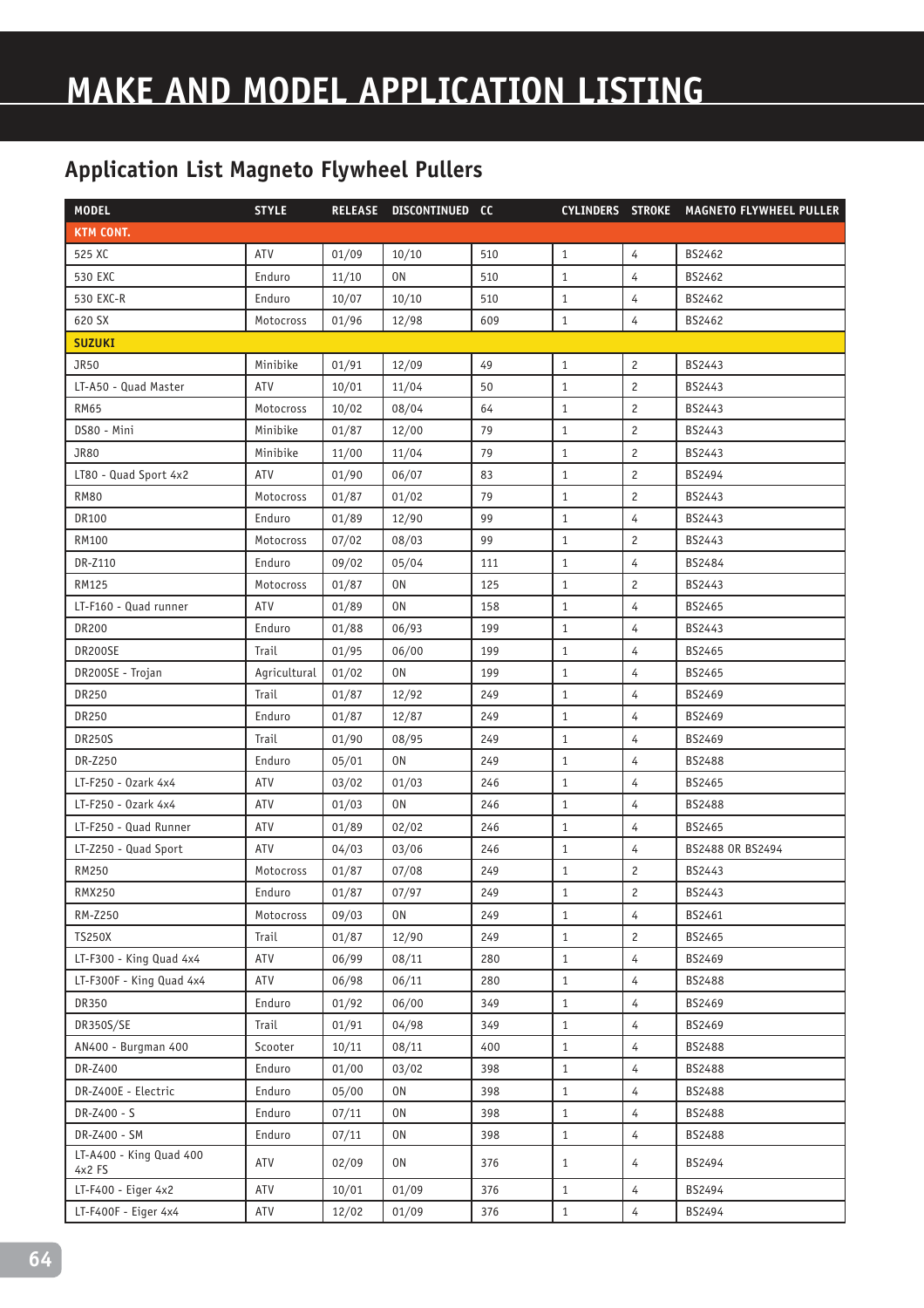

| <b>MODEL</b>                       | <b>STYLE</b>       |       | RELEASE DISCONTINUED CC |            |                |                | CYLINDERS STROKE MAGNETO FLYWHEEL PULLER |
|------------------------------------|--------------------|-------|-------------------------|------------|----------------|----------------|------------------------------------------|
| <b>SUZUKI CONT.</b>                |                    |       |                         |            |                |                |                                          |
| LT-Z400 - Quad Sport               | ATV                | 04/02 | 0N                      | 398        | $\mathbf{1}$   | $\overline{4}$ | <b>BS2488</b>                            |
| LT-A450X - King Quad 450AXi<br>4x4 | ATV                | 01/08 | 0 <sub>N</sub>          | 454        | $\mathbf{1}$   | 4              | BS2494                                   |
| LT-R450 - Quad Racer               | ATV                | 04/06 | 0 <sub>N</sub>          | 450        | $\mathbf{1}$   | $\overline{4}$ | BS2488                                   |
| RM-Z450                            | Motocross          | 04/05 | 02/08                   | 449        | $\mathbf{1}$   | $\overline{4}$ | BS2484                                   |
| RM-Z450                            | Motocross          | 03/08 | 0N                      | 449        | $\mathbf{1}$   | $\overline{4}$ | BS2461                                   |
| GS500                              | Road               | 12/00 | 01/02                   | 487        | $\overline{c}$ | 4              | <b>BS2488</b>                            |
| GS500                              | Road               | 01/02 | 03/05                   | 487        | $\overline{c}$ | 4              | BS2401                                   |
| <b>GS500E</b>                      | Road               | 01/89 | 06/00                   | 487        | $\overline{c}$ | 4              | BS2401                                   |
| LT-A500F - Vinson 4x4              | ATV                | 12/04 | 01/09                   | 493        | $\mathbf{1}$   | 4              | BS2494                                   |
| LT-A500F - Quad Master 4x4         | ATV                | 10/99 | 11/01                   | 493        | $\mathbf{1}$   | 4              | BS2494                                   |
| LT-F500F - Quad Runner 4x4         | ATV                | 05/98 | 07/00                   | 493        | $\mathbf{1}$   | $\overline{4}$ | BS2494                                   |
| GSX600F                            | Road               | 01/88 | 10/91                   | 599        | 4              | 4              | BS2488                                   |
| GSX-R600                           | Sports             | 11/00 | 0N                      | 599        | $\overline{4}$ | $\overline{4}$ | BS2467                                   |
| GSX-R600 - Telefonica Movistar     | Sports             | 11/01 | 01/02                   | 599        | $\overline{4}$ | $\overline{4}$ | BS2467                                   |
| DR650R                             | <b>Dual Sports</b> | 01/90 | 01/95                   | 641        | $\mathbf{1}$   | 4              | BS2489                                   |
| DR650RS                            | <b>Dual Sports</b> | 01/90 | 10/91                   | 640        | $\mathbf{1}$   | $\overline{4}$ | BS2489                                   |
| DR650SE                            | <b>Dual Sports</b> | 10/95 | 0N                      | 641, 644   | $\mathbf{1}$   | 4              | BS2489                                   |
| GSX650F                            | Sports             | 11/07 | 0N                      | 656        | 4              | $\overline{4}$ | BS2489                                   |
| LS650 - Savage                     | Road               | 01/87 | 12/89                   | 652        | $\mathbf{1}$   | 4              | BS2494                                   |
| SV650                              | Road               | 01/01 | 0N                      | 645        | V <sub>2</sub> | 4              | BS2404                                   |
| <b>SV650S</b>                      | Road               | 04/99 | 0N                      | 645        | V <sub>2</sub> | $\overline{4}$ | BS2404                                   |
| LT-A700X - King Quad 4x4           | ATV                | 12/04 | 04/08                   | 695        | $\mathbf{1}$   | $\overline{4}$ | BS2494                                   |
| GSX750 - Katana                    | Road               | 01/87 | 12/87                   | 747        | 4              | 4              | BS2404                                   |
| GSX750F                            | Road               | 01/89 | 01/09                   | 748, 750   | 4              | 4              | BS2489                                   |
| GSX-R750                           | Sports             | 01/01 | 04/04                   | 749        | $\overline{4}$ | $\overline{4}$ | BS2467                                   |
| GSX-R750                           | Sports             | 05/04 | 04/08                   | 749        | 4              | 4              | BS2467                                   |
| <b>VX800</b>                       | Road               | 01/90 | 10/94                   | 805        | V <sub>2</sub> | $\overline{4}$ | BS2494                                   |
| DL1000 - V-Strom                   | <b>Dual Sports</b> | 04/02 | 12/02                   | 996        | V <sub>2</sub> | 4              | BS2404                                   |
| GSX-R1000                          | Sports             | 03/01 | 0N                      | 988, 999   | 4              | $\overline{4}$ | BS2467                                   |
| SV1000                             | Road               | 07/03 | 01/09                   | 996        | V <sub>2</sub> | 4              | BS2404                                   |
| SV1000S                            | Road               | 05/03 | 01/09                   | 996        | V <sub>2</sub> | 4              | BS2404                                   |
| <b>TL1000R</b>                     | Sports             | 08/98 | 02/03                   | 996        | V <sub>2</sub> | $\overline{4}$ | BS2404                                   |
| GSX1100F                           | Road               | 01/88 | 12/89                   | 1127       | $\overline{4}$ | $\overline{4}$ | BS2489                                   |
| GSX1100G                           | Road               | 01/91 | 10/95                   | 1127       | 4              | 4              | BS2488                                   |
| GSX-R1100                          | Road               | 01/87 | 10/92                   | 1052, 1127 | 4              | 4              | BS2489                                   |
| GSF1200S - Bandit                  | Road               | 06/96 | 04/07                   | 1156       | $\sqrt{4}$     | $\overline{4}$ | BS2494                                   |
| GSX1300R - Hayabusa                | Road               | 05/99 | 11/04                   | 1298       | $\overline{4}$ | $\overline{4}$ | BS2488                                   |
| GSX1300R - Hayabusa                | Road               | 12/04 | 06/07                   | 1298       | $\overline{4}$ | $\overline{4}$ | BS2404                                   |
| GSX1300BK - B-King 1300C           | Sports             | 11/11 | 0N                      | 1340       | $\overline{4}$ | $\overline{4}$ | BS2467                                   |
| GSX1400                            | Road               | 07/01 | 12/09                   | 1402       | $\overline{4}$ | 4              | BS2404                                   |
| VS1400 - Intruder                  | Cruiser            | 11/92 | 06/00                   | 1360       | V <sub>2</sub> | 4              | BS2494                                   |
| VL1500 - Boulevard C90             | Cruiser            | 12/04 | 06/07                   | 1462       | V <sub>2</sub> | $\overline{4}$ | BS2494                                   |
| VL1500 - Intruder LC               | Cruiser            | 04/98 | 11/04                   | 1462       | V <sub>2</sub> | $\overline{4}$ | BS2494                                   |
| VZR1800 - Boulevard LE, M109R      | Cruiser            | 02/06 | 12/09                   | 1783       | V <sub>2</sub> | 4              | BS2494                                   |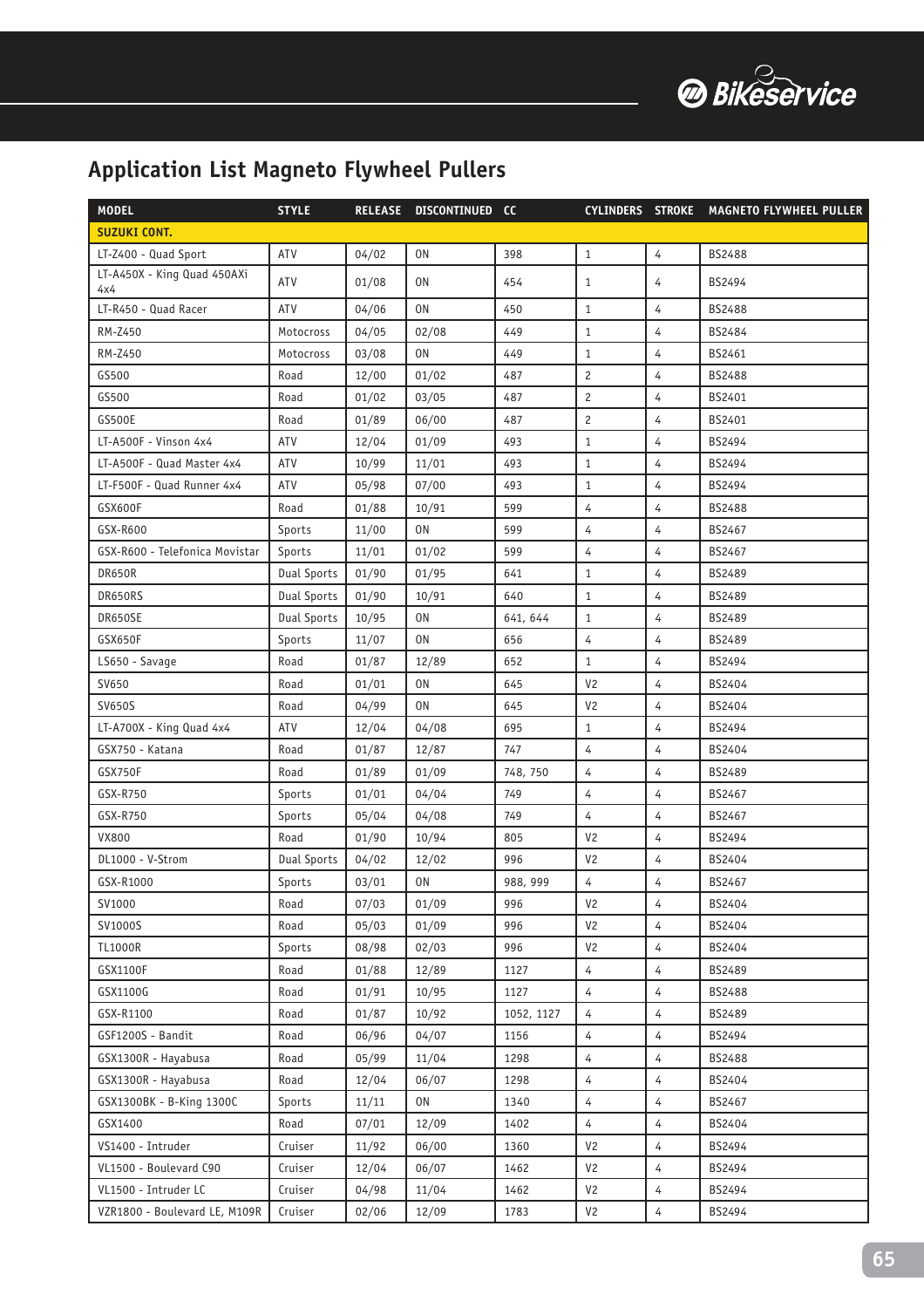# **MAKE AND MODEL APPLICATION LISTING**

| <b>MODEL</b>        | <b>STYLE</b> |       | RELEASE DISCONTINUED CC |          |                |                       | CYLINDERS STROKE MAGNETO FLYWHEEL PULLER |
|---------------------|--------------|-------|-------------------------|----------|----------------|-----------------------|------------------------------------------|
| <b>TRIUMPH</b>      |              |       |                         |          |                |                       |                                          |
| Daytona 675         | Sports       | 03/06 | 0N                      | 675      | $\overline{3}$ | $\overline{4}$        | <b>BS2488</b>                            |
| YAMAHA              |              |       |                         |          |                |                       |                                          |
| $CV50A - Jog$       | Scooter      | 10/06 | 04/09                   | 49       | $\mathbf{1}$   | $\overline{c}$        | BS2443                                   |
| CW50 - Zuma         | Scooter      | 11/95 | 10/03                   | 49       | $\mathbf{1}$   | $\overline{c}$        | BS2443                                   |
| CY50 - Jog          | Scooter      | 01/91 | 10/04                   | 49       | $\mathbf{1}$   | $\overline{c}$        | BS2443                                   |
| PW50 - Pee-Wee      | Minibike     | 01/87 | 0 <sub>N</sub>          | 49       | $\mathbf{1}$   | $\overline{c}$        | BS2443                                   |
| SH50 - Razz         | Scooter      | 01/89 | 12/91                   | 49       | $\mathbf{1}$   | $\overline{c}$        | BS2443                                   |
| YFM50 - Mini Raptor | ATV          | 10/03 | 09/10                   | 49       | $\mathbf{1}$   | 4                     | BS2443                                   |
| PW80 - Pee-Wee      | Minibike     | 01/87 | 10/07                   | 79       | $\mathbf{1}$   | $\overline{c}$        | BS2443                                   |
| YFM80 - Badger 4x2  | ATV          | 05/92 | 05/02                   | 79       | $\mathbf{1}$   | 4                     | BS2443                                   |
| YFM80R - Raptor 4x2 | ATV          | 12/01 | 09/10                   | 79       | $\mathbf{1}$   | $\overline{4}$        | BS2443                                   |
| YZ80                | Motocross    | 01/87 | 05/05                   | 79       | $\mathbf{1}$   | $\overline{c}$        | BS2443                                   |
| <b>YZ85</b>         | Motocross    | 09/01 | 09/10                   | 85       | $\mathbf{1}$   | $\overline{c}$        | BS2443                                   |
| YQ100 - Aerox 100   | Scooter      | 04/02 | 09/06                   | 101      | $\mathbf{1}$   | $\overline{c}$        | BS2441                                   |
| RT100               | Minibike     | 05/93 | 01/03                   | 97       | $\mathbf{1}$   | $\overline{c}$        | BS2443                                   |
| <b>YFM100</b>       | ATV          | 01/89 | 12/92                   | 100      | $\mathbf{1}$   | 4                     | BS2443                                   |
| XC125 - Vino        | Scooter      | 06/06 | 09/10                   | 124      | $\mathbf{1}$   | 4                     | BS2443                                   |
| YFM125 - Grizzy 125 | ATV          | 12/04 | 01/08                   | 124      | $\mathbf{1}$   | 4                     | BS2443                                   |
| YZ125               | Motocross    | 01/87 | 08/92                   | 124      | $\mathbf{1}$   | $\mathbf{2}^{\prime}$ | BS2421 OR BS2423                         |
| YZ125               | Motocross    | 10/93 | 09/06                   | 124      | $\mathbf{1}$   | $\overline{c}$        | BS2421 OR BS2423 OR<br>BS2443            |
| YZ125               | Motocross    | 10/06 | 0N                      | 124      | $\mathbf{1}$   | $\overline{c}$        | BS2443                                   |
| DT175               | Trail        | 01/87 | 09/10                   | 171      | $\mathbf{1}$   | $\overline{c}$        | BS2443                                   |
| TW200               | Trail        | 09/05 | 09/10                   | 196      | $\mathbf{1}$   | 4                     | BS2402                                   |
| <b>TW200</b>        | Agricultural | 01/89 | 12/98                   | 196      | $\mathbf{1}$   | 4                     | BS2402                                   |
| <b>TW200E</b>       | Trail        | 09/01 | 08/05                   | 196      | $\mathbf{1}$   | $\overline{4}$        | BS2402                                   |
| <b>WR200R</b>       | Enduro       | 01/91 | 03/99                   | 200      | $\mathbf{1}$   | $\overline{c}$        | BS2443                                   |
| YFS200 - Blaster    | ATV          | 01/01 | 09/10                   | 195      | $\mathbf{1}$   | $\overline{c}$        | BS2443                                   |
| DT230               | Trail        | 04/99 | 01/04                   | 224      | $\mathbf{1}$   | $\overline{c}$        | BS2443                                   |
| FZX250 - Zeal       | Road         | 01/98 | 11/00                   | 249      | 4              | 4                     | BS2402                                   |
| <b>RZ250N</b>       | Road         | 01/87 | 12/91                   | 247      | $\overline{c}$ | $\overline{c}$        | BS2443                                   |
| SR250               | Road         | 01/87 | 01/88                   | 239      | $\mathbf{1}$   | $\overline{4}$        | BS2443                                   |
| SR250               | Road         | 08/01 | 10/04                   | 239      | $\mathbf{1}$   | $\overline{4}$        | BS2443                                   |
| TT250 (R)           | Enduro       | 01/87 | 09/06                   | 249      | $\mathbf{1}$   | 4                     | BS2443                                   |
| <b>WR250F</b>       | Enduro       | 05/03 | 11/05                   | 249      | $\mathbf{1}$   | $\overline{4}$        | BS2464                                   |
| <b>WR250F</b>       | Enduro       | 12/05 | 01/07                   | 249      | $\mathbf{1}$   | 4                     | BS2464 OR BS2467                         |
| <b>WR250F</b>       | Enduro       | 01/07 | 0N                      | 249      | $\mathbf{1}$   | $\overline{4}$        | BS2464                                   |
| XT250               | Trail        | 01/87 | 12/92                   | 249      | $\mathbf{1}$   | 4                     | BS2443                                   |
| XT250               | Trail        | 11/00 | 09/06                   | 223, 230 | $\mathbf{1}$   | 4                     | BS2443                                   |
| YZ250               | Motocross    | 01/87 | 08/92                   | 246      | $\mathbf{1}$   | $\overline{c}$        | BS2443 OR BS2423                         |
| YZ250               | Motocross    | 10/93 | 09/06                   | 249      | $\mathbf{1}$   | $\mathbf{2}$          | BS2443 OR BS2423                         |
| YZ250               | Motocross    | 10/06 | 08/11                   | 249      | $\mathbf{1}$   | $\overline{2}$        | BS2443                                   |
| <b>YZ250F</b>       | Motocross    | 01/01 | 10/07                   | 249      | $\mathbf{1}$   | $\overline{4}$        | BS2443                                   |
| TT350               | Enduro       | 01/87 | 09/01                   | 346      | $\mathbf{1}$   | $\overline{4}$        | BS2443                                   |
| XT350               | Trail        | 02/92 | 07/97                   | 346      | $\mathbf{1}$   | 4                     | BS2443                                   |